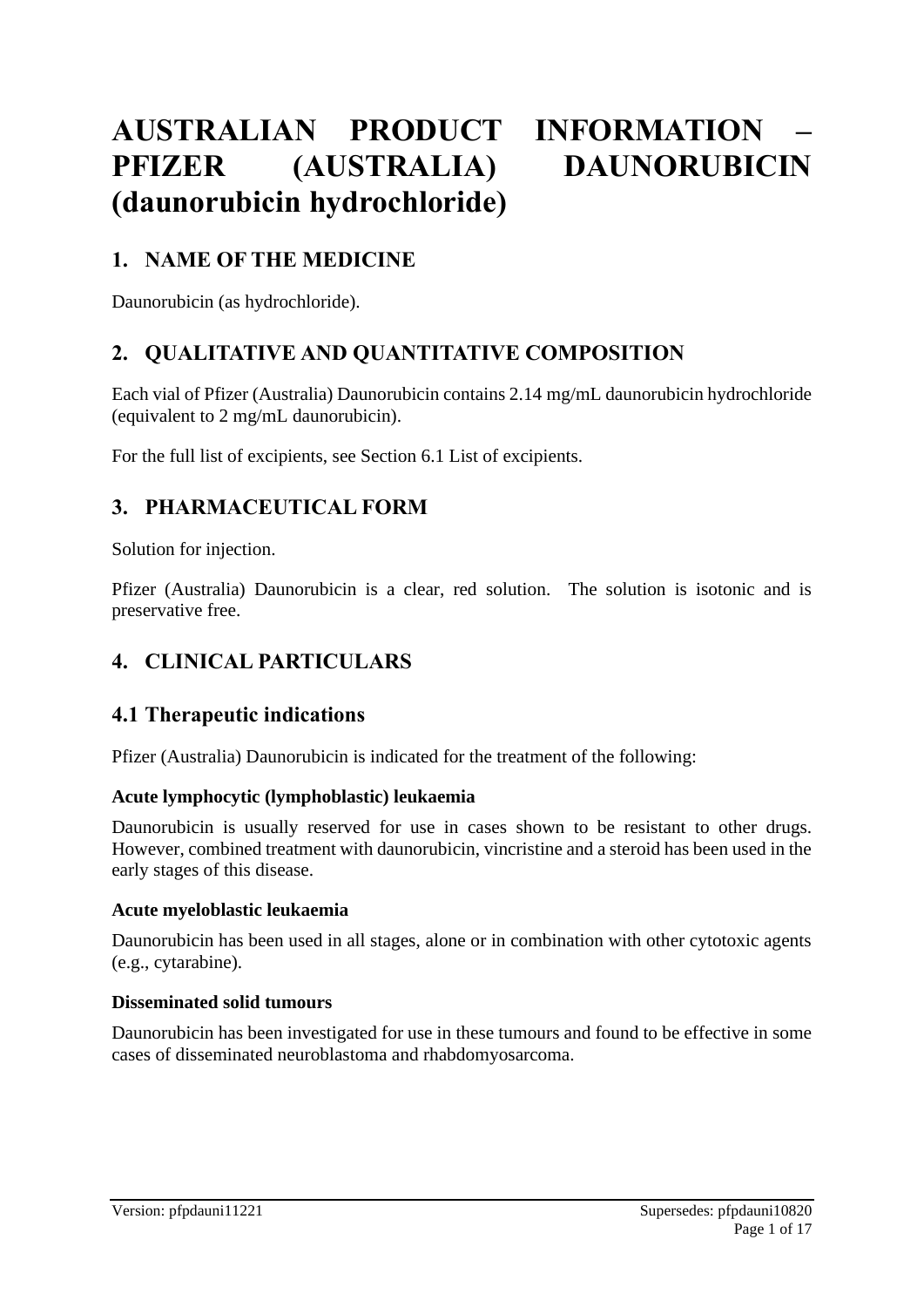# **4.2 Dose and method of administration**

### **Dosage**

The dosage of each individual injection may vary from 0.5 to 3 mg/kg, with the frequency of repetition according to the dose:

- 0.5 to 1 mg/kg repeated at intervals of one or more days;
- 2 mg/kg repeated at intervals of four or more days;
- 2.5 or 3 mg/kg, if used, should only be given at seven to fourteen day intervals.

Dosage must be adjusted to meet individual requirements of each patient, on the basis of clinical response and appearance or severity of toxicity. One injection has sometimes sufficed; commonly three to six injections have been necessary; occasionally up to 10 injections in one series have been used.

When second or subsequent injections are to be given the doses and the time intervals depend on the effect of the previous doses and must be the subject of careful deliberation, examination of the peripheral blood and under some circumstances, of the marrow.

The dosage of daunorubicin is usually based on the patient's body surface area  $(m^2)$ , but in paediatric patients younger than 2 years of age (or with a body surface area of less than  $0.5 \text{ m}^2$ ) it is suggested to calculate the dosage on the body weight (kg) rather than on body surface area.

For paediatric patients under 2 years of age (or below  $0.5 \text{ m}^2$  body surface area), the maximum cumulative dose is 10 mg/kg.

For paediatric patients over 2 years, the maximal cumulative dose is 300 mg/m<sup>2</sup>.

For information on cardiac induced toxicity and cardiomyopathy in paediatric patients, refer to Section 4.4 Special warnings and precautions for use, Paediatric use.

### **Acute lymphocytic leukaemia**

Doses of 1 mg/kg may be repeated according to tolerance and effect at one to four day intervals.

### **Acute myeloblastic leukaemia**

Each dose should be about 2 mg/kg, more or less, according to effect, repeated at four to seven day intervals. Doses of over 2 mg/kg should be employed with caution at intervals of one week or longer.

### **Used in combination with other cytotoxic**

When daunorubicin is administered with other cytotoxic drugs, which have a tendency to depress the marrow, the dosage should be suitably reduced. Examples of combination dosage regimens are as follows:

### *Acute lymphocytic leukaemia*

Prednisolone 100 mg/m<sup>2</sup> daily with vincristine 1.5 mg/m<sup>2</sup> on the first and second days of each week, until remission occurs.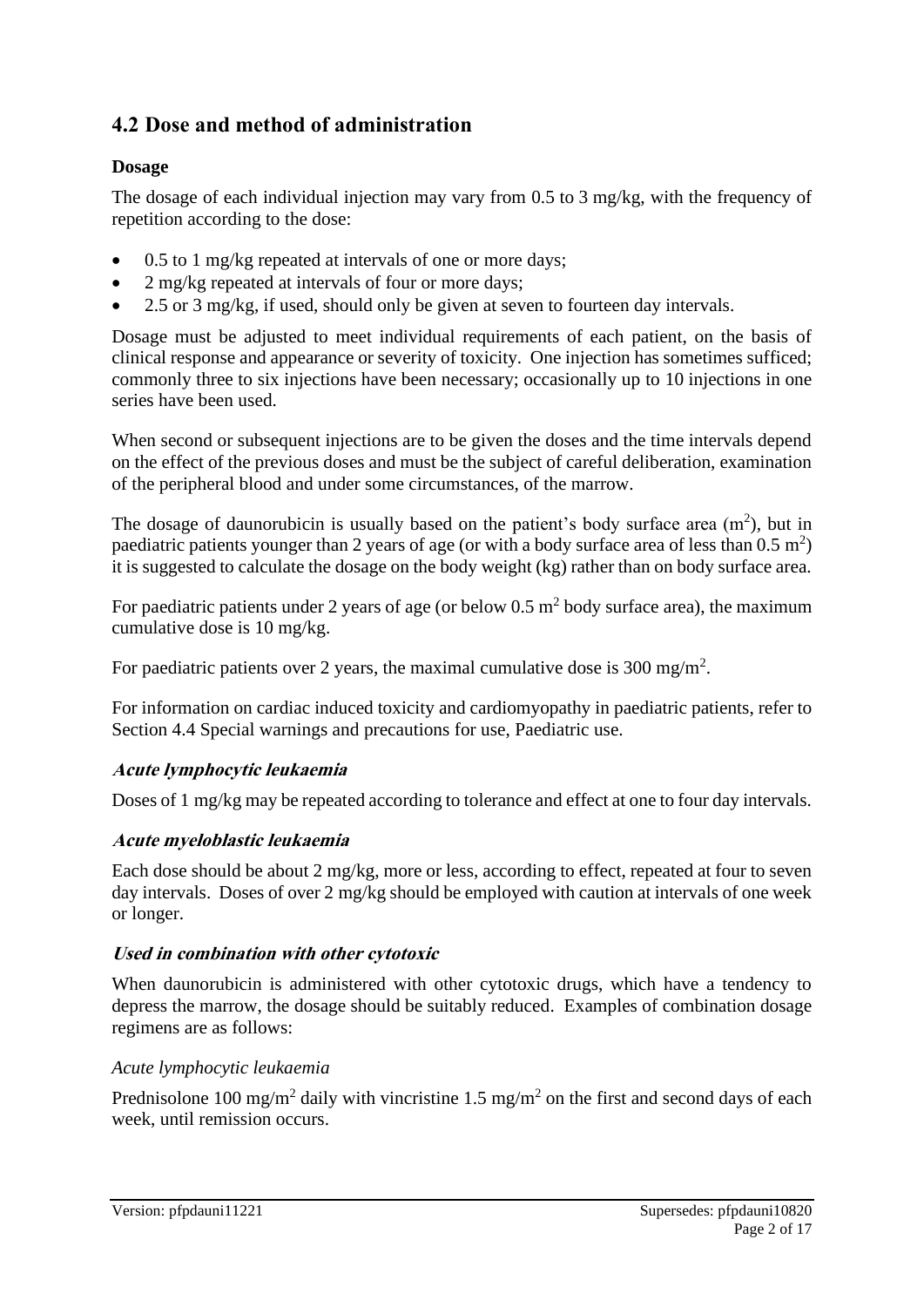#### *Acute myeloblastic leukaemia*

Repeated intermittent courses of daunorubicin and cytosine arabinoside, each course consisting of the intravenous injection of both daunorubicin 1.5 mg/kg and cytarabine 2 mg/kg on the first day, followed by daily cytarabine only for a further four days. It has been reported that an average of two to three such courses at ten day intervals is required to induce remission.

Due to cardiotoxicity, the total lifetime dosage should not exceed 20 mg/kg (see Section 4.4 Special warnings and precautions for use, Cardiac toxicity). The drug is therefore not suitable for maintenance therapy.

#### **Method of administration**

Pfizer (Australia) Daunorubicin is intended for intravenous use only. It should NOT be administered by either the intramuscular or the subcutaneous routes, as severe tissue necrosis will result.

#### **Daunorubicin should be administered only under the supervision of a physician who is experienced in the use of cancer chemotherapeutic agents.**

It is recommended the injection be added to a free flowing IV infusion of 0.9% sodium chloride or 5% dextrose injection. The tubing should be connected to a butterfly needle, inserted preferably into a large vein. The dose and the size of the vein will determine the rate of administration, which should not be less than 3-5 minutes. Erythematous streaking and facial flushing are indications of too rapid administration.

A direct push injection is not recommended due to the risk of extravasation, which may occur even in the presence of adequate blood return upon needle aspiration.

#### **Instructions to be given to patients**

Patients should be advised to immediately report any stinging or burning as these indicate possible extravasations. If this occurs the infusion should be stopped, removed and restarted in another vein.

Daunorubicin may transiently impart a red discolouration to the urine after administration; patients should be advised to expect this.

Complete alopecia is common but reversible on withdrawal of treatment. Patients should be made aware of this adverse effect before commencement of treatment.

Due to the increased frequency of infection as well as haemorrhagic complications resulting from daunorubicin therapy, the patient should be instructed to notify the doctor if fever, sore throat, or unusual bleeding or bruising occurs.

#### **Dosage adjustment**

#### **Hepatic impairment**

Daunorubicin should not be administered to patients with severe hepatic impairment (Child-Pugh Grade C [total score 10-15]) (see Section 4.3 Contraindications).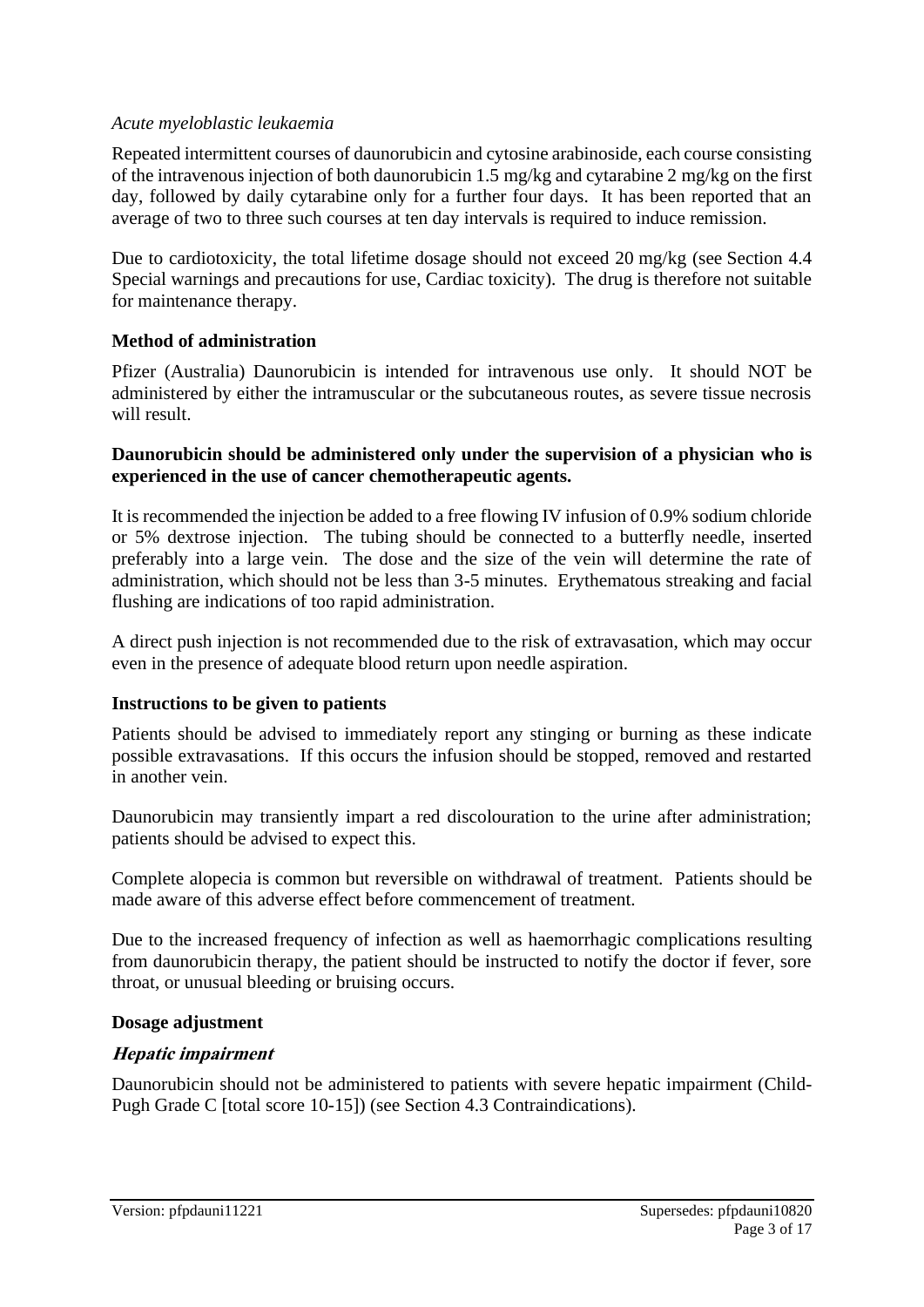For patients with mild and moderate hepatic impairment (Child-Pugh Grade A [total score 5-6] and B [total score 7-9]), dose reductions are recommended based on the following serum bilirubin values:

- Bilirubin 1.2 to 3 mg/dL: one-half of recommended starting dose.
- Bilirubin > 3 mg/dL: one-fourth of recommended starting dose.

### **Renal impairment**

If serum creatinine is above 3.0 mg/dL, the daunorubicin dose should be reduced by one-half.

# **4.3 Contraindications**

Pfizer (Australia) Daunorubicin is contraindicated in patients:

- with persistent myelosuppression; or marked myelosuppression induced by previous treatment with other cytotoxic agents or radiotherapy.
- with impaired cardiac function (including myocardial insufficiency, recent myocardial infarction and severe arrhythmias).
- who have previously received the full cumulative dose of daunorubicin and/or doxorubicin and/or other anthracyclines and/or anthracenediones (see Section 4.4 Special warnings and precautions for use, Cardiac toxicity).
- with known hypersensitivity to daunorubicin or any other component of the product, other anthracyclines, or anthracenediones.
- with severe infections.
- with severe hepatic (Child-Pugh Grade C [total score 10-15]) or renal function impairment (GFR  $<$ 10 mL/min or serum creatinine >7.9 mg/dL).
- who are pregnant. See Section 4.6 Fertility pregnancy and lactation, Use in pregnancy.

# **4.4 Special warnings and precautions for use**

#### **Daunorubicin should be administered only under the supervision of a physician who is experienced in the use of cancer chemotherapeutic agents.**

Initial treatment with daunorubicin requires close observation of the patient and extensive laboratory monitoring. It is recommended, therefore, that patients be hospitalised at least during the first phase of treatment. Blood counts and monitoring of parameters of renal and liver function should be performed prior to each treatment with daunorubicin.

Administration of myelosuppressive drugs such as daunorubicin may lead to an increased frequency of infections and haemorrhagic complications. These complications are potentially fatal therefore patients should be instructed to notify the physician if fever, sore throat, or unusual bruising or bleeding occurs.

Patients should recover from acute toxicities of prior cytotoxic treatment (such as stomatitis, neutropenia, thrombocytopenia, and generalised infections) before beginning treatment with daunorubicin.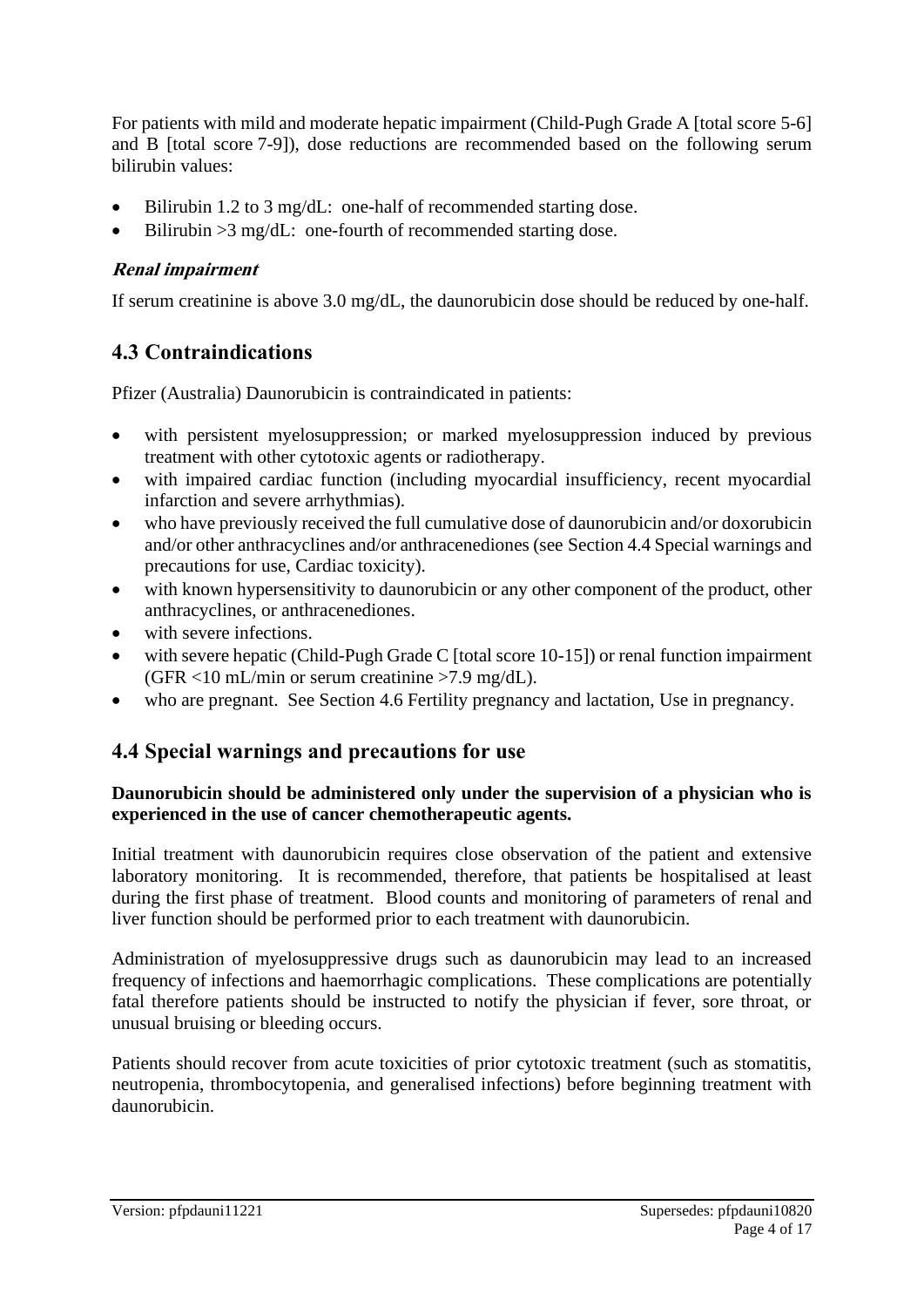### **Cardiac toxicity**

Special attention must be given (by close cardiac monitoring) to the cardiac toxicity exhibited by daunorubicin, especially in infants and children.

Daunorubicin has a cardiotoxic effect, which can be manifested under two distinct sets of circumstances:

Firstly, daily administration of large doses of  $\geq$ 2 mg/kg (or  $\geq$ 55 mg/m<sup>2</sup>) will result in transient reversible electrocardiogram (ECG) changes in a proportion of cases. This can be avoided by administering the drug at longer intervals.

Secondly, exceeding the total cumulative dose of 20 mg/kg (or 550 mg/m<sup>2</sup>) may result in irreversible cardiac failure. This can occur with very little warning and after only a short period of tachycardia.

Cardiomyopathy usually appears within 1 to 6 months after initiation of therapy. It may develop suddenly and may not be detected by routine ECG. It may be irreversible and fatal but responds to treatment if detected early.

### **Acute and delayed cardiotoxicity**

Cardiotoxicity may be manifested by early (i.e., acute) or late (i.e., delayed) events.

### *Early (i.e., acute) events*

Early cardiotoxicity of daunorubicin consists mainly of sinus tachycardia and/or ECG abnormalities such as non-specific ST-T wave changes. Tachyarrhythmias, including premature ventricular contractions, as well as heart block have also been reported. These effects do not usually predict subsequent development of delayed cardiotoxicity, are rarely of clinical importance, and are generally not a consideration for discontinuation of daunorubicin treatment.

#### *Late (i.e., delayed) events*

Delayed cardiotoxicity usually develops late in the course of therapy with daunorubicin or within 2 to 3 months after treatment termination, but later events (several months to years after completion of treatment) have also been reported.

Delayed cardiomyopathy is manifested by reduced left ventricular ejection fraction (LVEF) and/or signs and symptoms of congestive heart failure (CHF) such as dyspnoea, pulmonary oedema, dependent oedema, cardiomegaly and hepatomegaly, oliguria, ascites, pleural effusion, and gallop rhythm. Life-threatening CHF is the most severe form of anthracyclineinduced cardiomyopathy and represents the cumulative dose-limiting toxicity of the drug.

### **Risk factors for cardiotoxicity**

There is increased risk of cardiac toxicity (and lower cumulative dosage limit) in patients previously treated with doxorubicin or in those who received prior or concomitant radiation therapy that encompassed the heart (mediastinal/pericardial area).

Pre-existing active or dormant heart disease, concomitant use of drugs with the ability to suppress cardiac contractility and previous therapy with other anthracyclines or anthracenediones are suspected co-factors of increased risk of daunorubicin-induced cardiac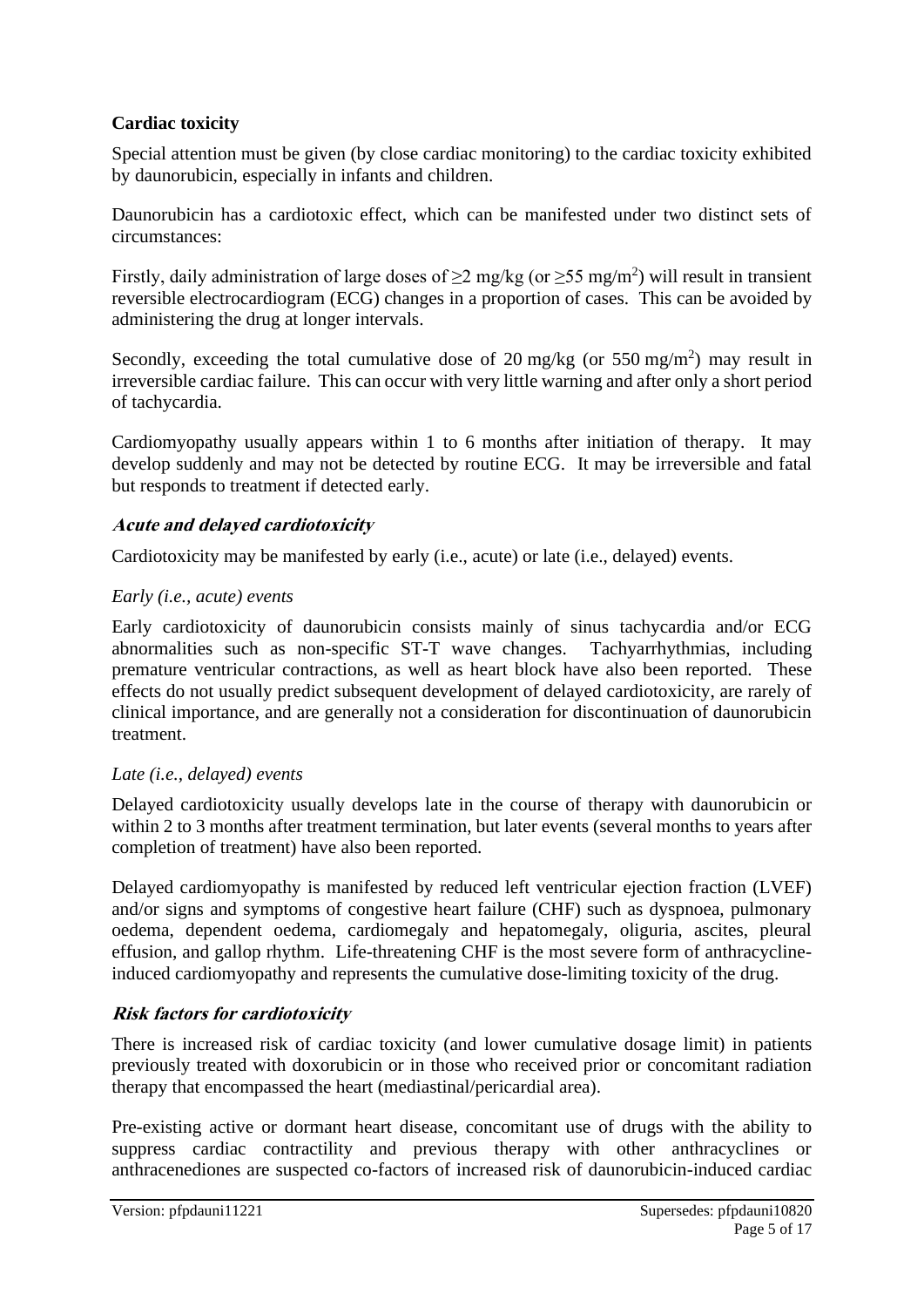toxicity. It is probable that the toxicity of daunorubicin and other anthracyclines or anthracenediones is additive.

Anthracyclines including daunorubicin should not be administered in combination with other cardiotoxic agents (e.g., trastuzumab) unless the patient's cardiac function is closely monitored. Patients receiving anthracyclines after stopping treatment with other cardiotoxic agents, especially those with long half-lives such as trastuzumab (HERCEPTIN) (variable half-life; washout period up to 7 months), may also be at an increased risk of developing cardiotoxicity. Under these conditions, a total cumulative dose of  $400 \text{ mg/m}^2$  in adults should be exceeded only with extreme caution.

It has also been suggested, but is not clearly established, that concurrent therapy with cyclophosphamide or some other antineoplastic agents (e.g., dacarbazine, dactinomycin, mitomycin) may increase the risk of daunorubicin-induced cardiotoxicity.

Cardiac function must be carefully monitored in all patients receiving high cumulative doses and in those with risk factors. However, cardiotoxicity with daunorubicin may occur at lower cumulative doses whether or not cardiac risk factors are present.

### *Total cumulative dosage*

The incidence of cardiotoxicity is more frequent in adults receiving a total cumulative dose over 550 mg/m<sup>2</sup> (or over 20 mg/kg body weight) or over 400 mg/m<sup>2</sup> in patients who have received concurrent cyclophosphamide or previous chest irradiation, in the elderly, and in patients with a history of cardiac disease or mediastinal radiation. In adults, at total cumulative doses less than 550 mg/m<sup>2</sup>, acute congestive cardiac failure is seldom encountered, although rare instances of pericarditis/myocarditis, not dose related, have been reported. Also see "Paediatrics use" later in this section.

### *Monitoring of cardiac function*

Cardiac function should be assessed before patients undergo treatment with daunorubicin and must be monitored throughout therapy to minimise the risk of incurring severe cardiac impairment. There is no absolutely reliable method of predicting the patients in whom acute congestive heart failure will develop as a result of daunorubicin therapy. However, certain changes in the ECG and a decrease in the left ventricular ejection fraction (LVEF) from pre-treatment baseline may help to recognise those patients at greatest risk. On the basis of the ECG, a decrease equal to or greater than 30% in limb lead QRS voltage has been associated with a significant risk of drug-induced cardiomyopathy. The appropriate quantitative method for repeated evaluation of LVEF includes multi-gated radionuclide angiography (MUGA) or echocardiography (ECHO).

A baseline cardiac evaluation with an ECG and either a MUGA scan or an ECHO is recommended, especially in patients with risk factors for increased cardiotoxicity. Repeated MUGA or ECHO determinations of LVEF should be performed, particularly with higher, cumulative anthracycline doses. The technique used for assessment should be consistent throughout follow-up.

The risk of cardiotoxicity may be decreased through regular monitoring of LVEF during the course of treatment with prompt discontinuation of daunorubicin at the first sign of impaired cardiac function. Early clinical diagnosis of drug-induced congestive heart failure appears to be essential for successful treatment with digoxin, diuretics, sodium restriction and bed rest.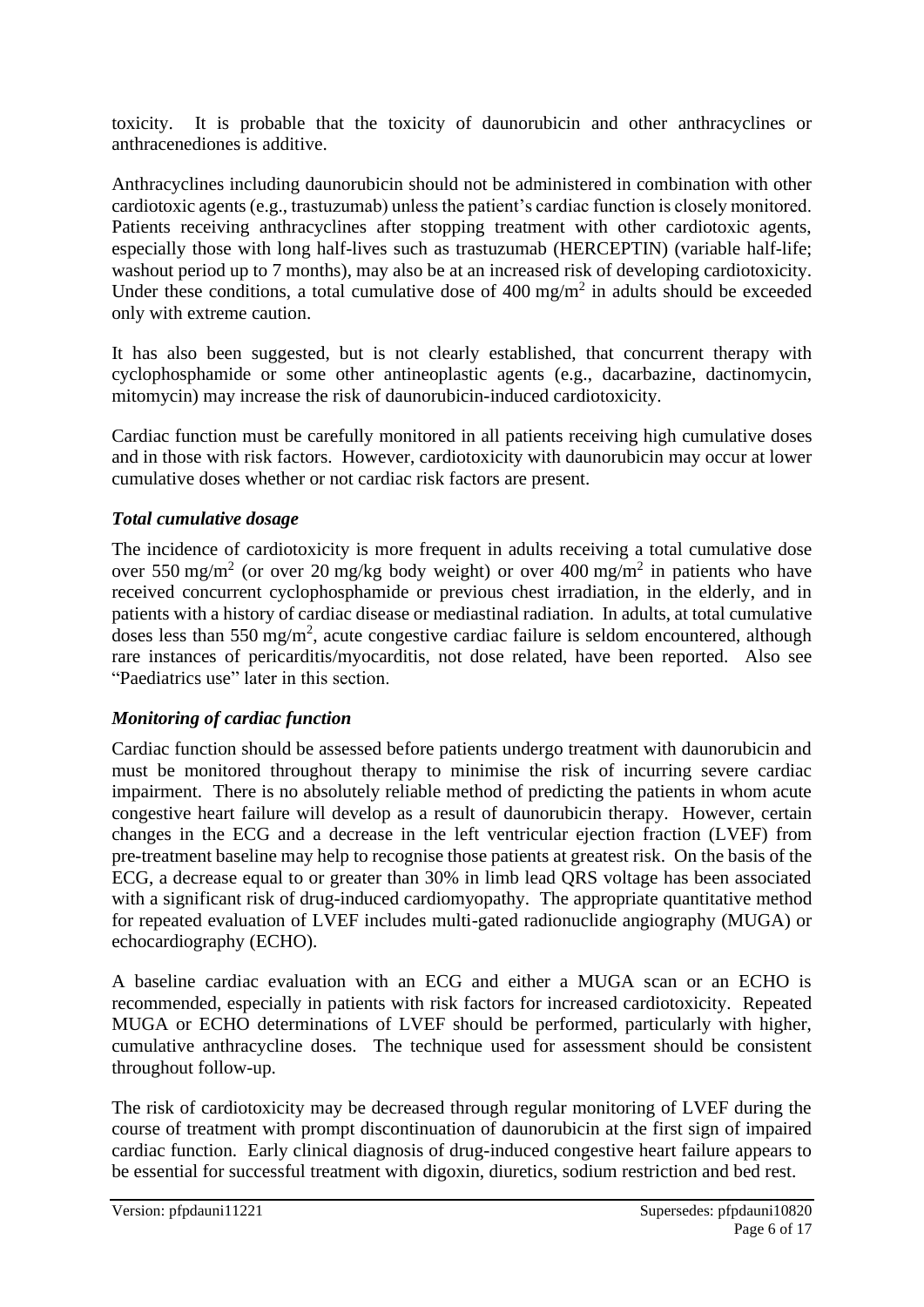#### **Bone marrow depression**

Bone marrow depression and consequent marked cytopenia will occur in all patients who receive daunorubicin and requires careful monitoring. The severity being dependent on the dose received and the regenerative capacity of the bone marrow. Evaluation of response based on bone marrow status cellularity is necessary to guide daunorubicin treatment.

Myelosuppression is manifested primarily by leukopenia, which is usually severe, and thrombocytopenia. Anaemia may also occur. Leukocyte and platelet nadirs usually occur around days 10-14, with recovery around day 21 following therapy.

Haematologic profiles must be carefully assessed before and during each cycle of daunorubicin therapy, including differential white blood cell counts.

Clinical consequences of severe myelosuppression include fever, infection, sepsis/septicaemia, septic shock, haemorrhage, tissue hypoxia, or death. During a course of therapy special attention should be devoted to patients with severe neutropenia and fever (febrile neutropenia), a condition that can be possibly followed by septicaemia and death.

In a variable proportion of cases, a severe aplasia will develop which must be anticipated in every case by eliminating infection before treatment, by isolating the patient from infection during the treatment and by the use of supportive therapy, including the continuous administration of anti-infective agents, the administration of platelet rich plasma or fresh whole blood transfusion and, under some circumstances, the transfusion of blood or white cells from cases of hyperleucocytic chronic myeloid leukaemia. Therapy with daunorubicin should not be started in patients with pre-existing drug-induced bone marrow depression unless the benefit from such treatment warrants the risk.

#### **Secondary leukaemia**

Secondary leukaemia, with or without a preleukaemic phase, has been reported in patients treated with anthracyclines, including daunorubicin. Secondary leukaemia is more common when such drugs are given in combination with DNA-damaging antineoplastic agents, in combination with radiotherapy, when patients have been heavily pre-treated with cytotoxic drugs, or when doses of the anthracyclines have been escalated. These leukaemias can have a 1- to 3-year latency period.

#### **Immunosuppression/increased susceptibility to infections**

Daunorubicin possesses immunosuppressive properties. Appropriate measures should be taken to prevent secondary infection.

Administration of live or live-attenuated vaccines in patients immunocompromised by chemotherapeutic agents including daunorubicin, may result in serious or fatal infections. Vaccination with a live vaccine should be avoided in patients receiving daunorubicin. Killed or inactivated vaccines may be administered; however, the response to such vaccines may be diminished (see Section 4.5 Interactions with other medicines and other forms of interactions, Live virus vaccines).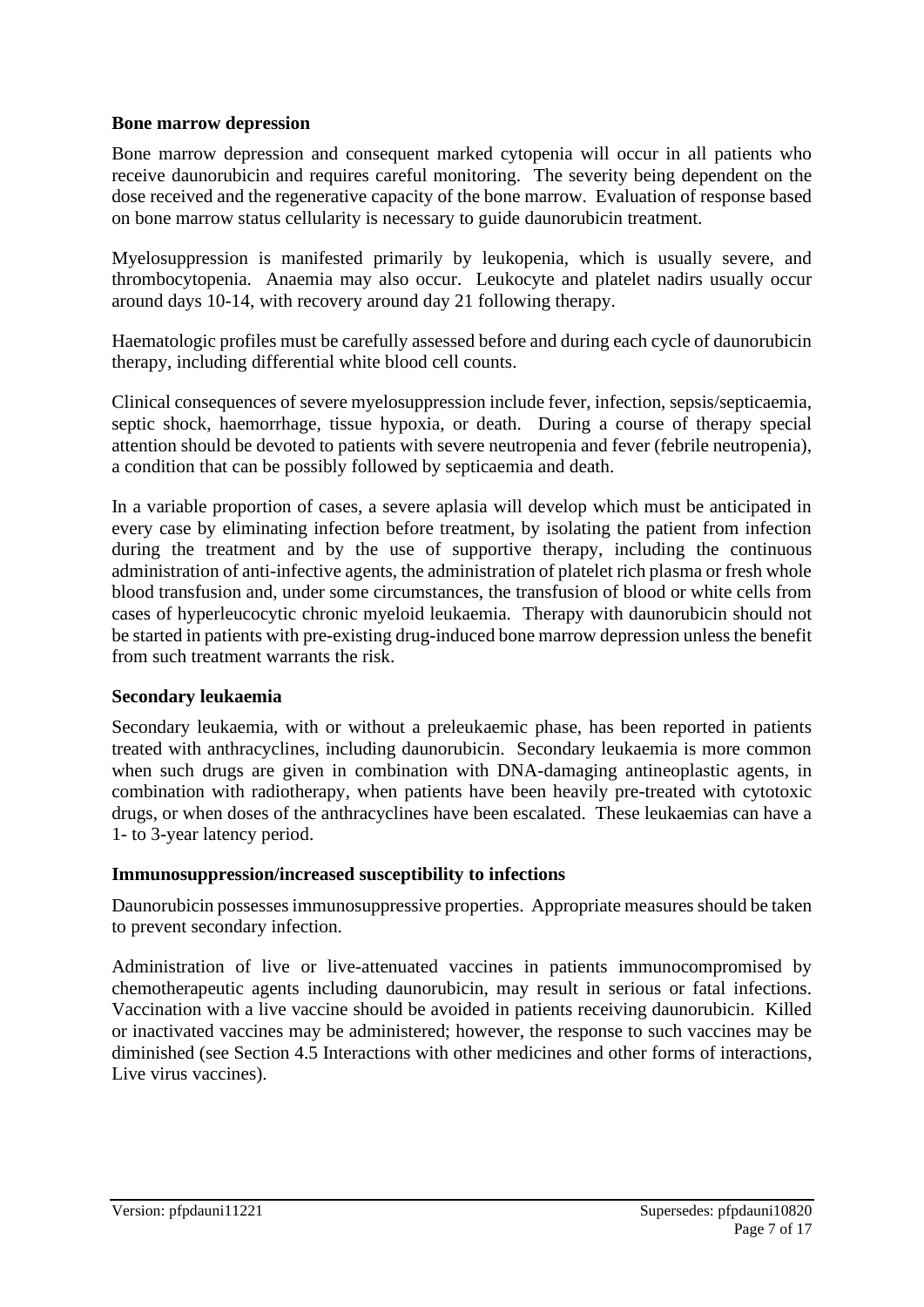### **Enhanced toxicity**

Daunorubicin may enhance the toxicity of other cytotoxic agents when administered concurrently and dosage should be suitably reduced (see Section 4.5 Interactions with other medicines and other forms of interactions).

### **Gastrointestinal effects**

Nausea and vomiting are usually mild and transient, occurring soon after administration and lasting 24 to 48 hours. Severe nausea and vomiting may produce dehydration. Nausea and vomiting may be prevented or alleviated by the administration of appropriate antiemetic therapy.

Mucositis (mainly stomatitis, less often oesophagitis) may occur in patients undergoing daunorubicin therapy. Mucositis/stomatitis generally appear early after drug administration (burning and erythema of the oral mucosa; sores in the mouth and/or lips occurring 3 to 7 days after administration) and if severe, may progress over a few days to mucosal ulcerations (7 to 10 days after administration). Most patients recover from this adverse event by the third week of therapy.

### **Effects at site of injection**

Phlebosclerosis may result from an injection into a small vessel or from repeated injections into the same vein. Following the recommended administration procedures may minimise the risk of phlebitis/thrombophlebitis at the injection site (see Section 4.2 Dose and method of administration).

### **Extravasation**

Extravasation of daunorubicin at the site of intravenous administration can cause local pain, severe tissue lesions (vesication, severe cellulitis) and necrosis. Should signs or symptoms of extravasation occur during intravenous administration of daunorubicin, the drug infusion should be immediately stopped.

### **Hyperuricaemia/tumour lysis syndrome**

Daunorubicin may induce hyperuricaemia as a consequence of the extensive purine catabolism that accompanies rapid drug-induced destruction of a large number of leukaemia cells (tumour lysis syndrome).

It is recommended to check the blood uric acid, urea, potassium, calcium phosphate and creatinine levels, three or four times a week during the first week of treatment. Hydration, urine alkalinisation and prophylaxis with allopurinol to prevent hyperuricaemia may minimise potential complications of tumour lysis syndrome.

### **Neurotoxic effects**

There is little evidence of neurotoxic effects.

### **Alopecia**

Complete alopecia involving beard growth and the scalp, axillary and pubic hair occurs almost always with full doses of daunorubicin. This side-effect may cause distress to patients but is usually reversible, with regrowth of hair, which usually occurs within two to three months from the termination of therapy.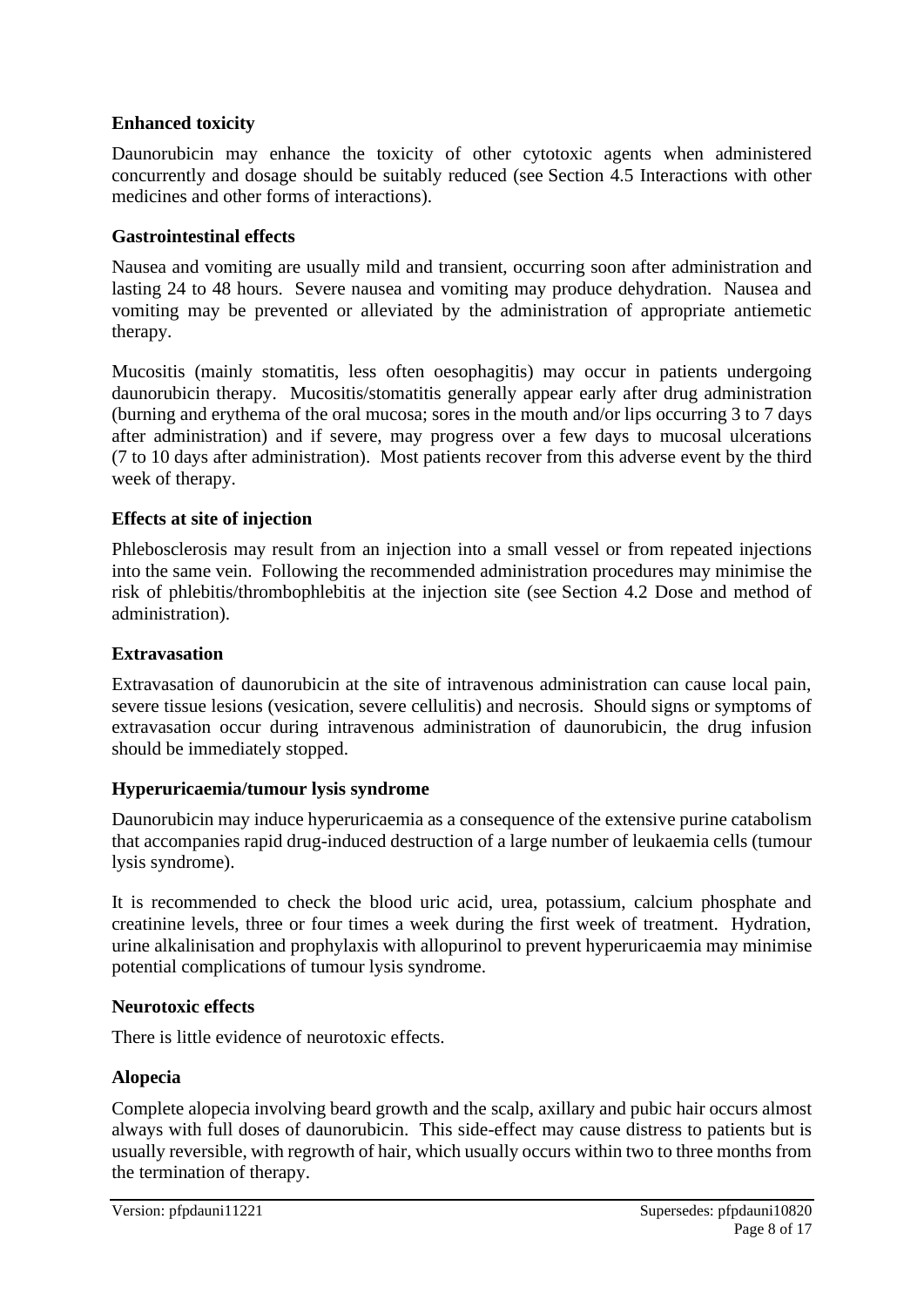### **Radiotherapy**

Increased radiation toxicities such as skin reactions and mucositis may result from concurrent radiotherapy and daunorubicin therapy.

### **Use in hepatic impairment**

Hepatotoxic effects have been reported resulting from daunorubicin treatment. Care should therefore be exercised when treating patients with impaired liver function.

The major route of elimination of daunorubicin is the hepatobiliary system. Serum total bilirubin should be evaluated before and during treatment with daunorubicin. Patients with elevated bilirubin may experience slower clearance of drug with an increase in overall toxicity. Lower doses are recommended in these patients (see Section 4.2 Dose and method of administration, Dosage adjustment).

Patients with severe hepatic impairment must not receive daunorubicin (see Section 4.3 Contraindications).

### **Use in renal impairment**

Renal impairment can enhance the toxicity of recommended doses of daunorubicin. Prior to administration, it is recommended that renal function be evaluated using conventional clinical laboratory tests. Dosage should be reduced in patients with impaired renal function (see Sections 4.3 Contraindications and 4.2 Dose and method of administration, Dosage adjustment).

Daunorubicin has been implicated as causing renal failure and should therefore be used with caution when renal damage exists.

### **Use in the elderly**

See Section 4.4 Special warnings and precautions for use, Total cumulative dosage for information on incidence of cardiotoxicity in the elderly.

### **Paediatric use**

Infants and paediatrics appear to have a greater susceptibility to anthracycline-induced cardiac toxicity and a long-term periodic evaluation of cardiac function has to be performed.

Paediatric patients may be more susceptible to the development of cardiomyopathy than adults. However, the risk of developing cardiomyopathy is reduced with a total dose less than 300 mg/m<sup>2</sup> in paediatric patients over 2 years of age or at a total dosage of less than 10 mg/kg in paediatric patients younger than 2 years of age with a body surface area of less than  $0.5 \text{ m}^2$ .

### **Effects on laboratory tests**

No data available.

# **4.5 Interactions with other medicines and other forms of interactions**

Daunorubicin is mainly used in combination with other cytotoxic drugs. Additive toxicity may occur especially with regard to bone marrow/haematologic and gastrointestinal effects (see Section 4.4 Special warnings and precautions for use). The use of daunorubicin in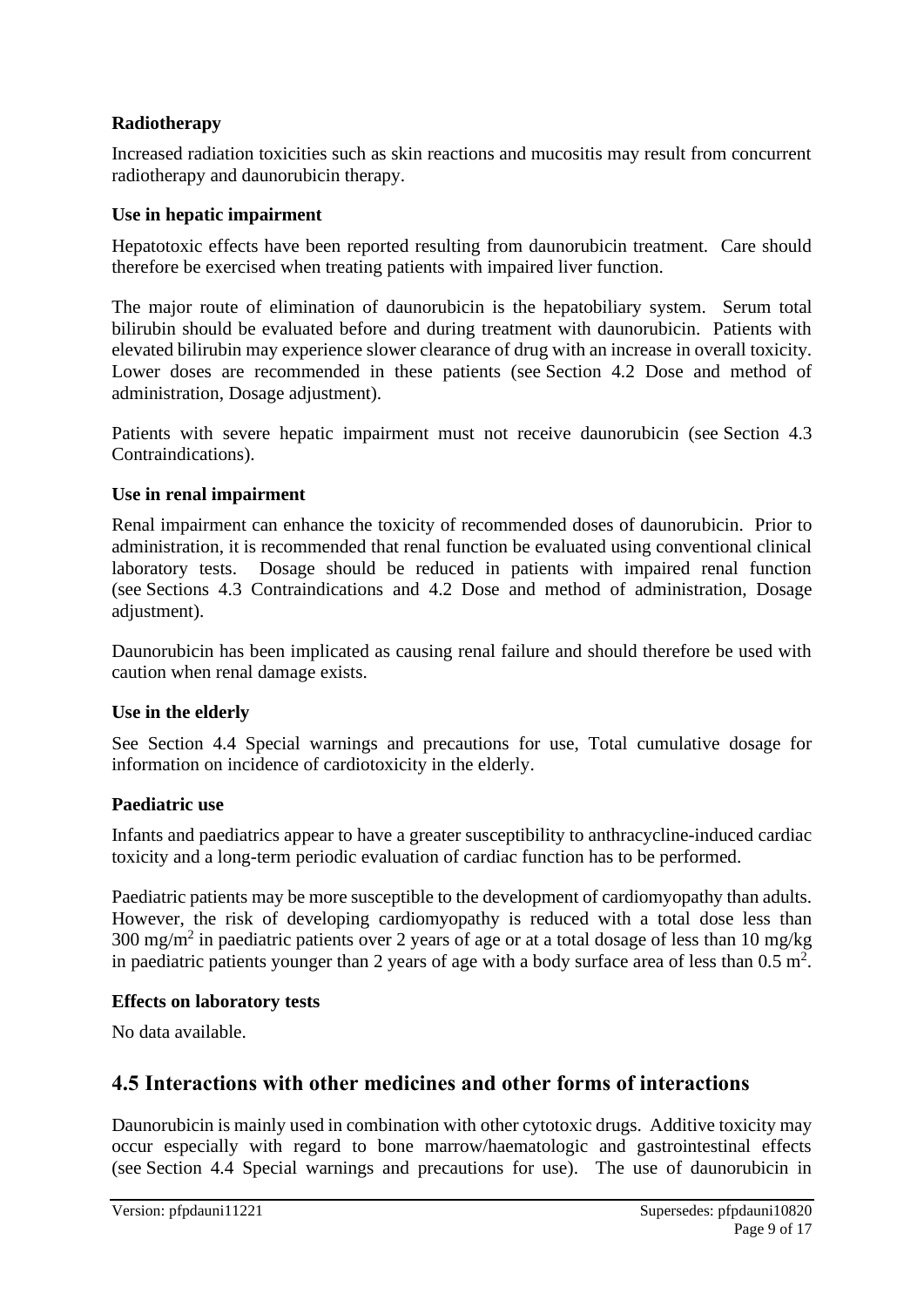combination chemotherapy with other potentially cardiotoxic drugs as well as the concomitant use of other cardioactive compounds (e.g., calcium channel blockers) requires monitoring of cardiac function throughout treatment. Changes in hepatic or renal function induced by concomitant therapies may affect daunorubicin metabolism, pharmacokinetics, therapeutic efficacy and/or toxicity.

### **Cyclophosphamide**

The cardiotoxic effects of daunorubicin may be enhanced by concurrent treatment with cyclophosphamide. Daunorubicin may exacerbate cyclophosphamide induced haemorrhagic cystitis. It is recommended that the total dose of daunorubicin not exceed 400 mg/m<sup>2</sup> of body surface area when administered concurrently with cyclophosphamide.

### **Doxorubicin**

Previous treatment with doxorubicin increases the risk of daunorubicin induced cardiotoxicity. Daunorubicin should not be administered to patients who have received the complete cumulative dose of doxorubicin.

### **Allopurinol, colchicine, probenecid or sulphinpyrazone**

Daunorubicin may raise the concentration of uric acid in the blood. Control of hyperuricaemia and gout may require dosage adjustments to be made for antigout medications for better control. Allopurinol may be preferred to prevent or reverse daunorubicin induced hyperuricaemia because of the risk of uric acid nephropathy with uricosuric antigout agents.

### **Other bone marrow depressants**

Reduced dosage of daunorubicin may be required.

### **Hepatotoxic medications**

Concurrent administration may increase the risk of hepatotoxicity.

### **Live virus vaccines**

Due to its immunosuppressive properties, concurrent use of daunorubicin with a live virus vaccine may potentiate the replication of the vaccine, increase the adverse effects of the vaccine virus, or decrease the patient's antibody response to the virus.

# **4.6 Fertility, pregnancy and lactation**

### **Effects on fertility**

Daunorubicin, could induce chromosomal damage in human spermatozoa. Men undergoing treatment with daunorubicin should use effective contraceptive methods. Both men and women should seek advice on fertility preservation before treatment.

### **Use in pregnancy - Category D**

Daunorubicin should not be used during pregnancy (see Section 4.3 Contraindications).

Daunorubicin has shown teratogenic, mutagenic and carcinogenic potential in animals. The drug must be considered as a potential cause of fetal malformations when administered to a pregnant woman.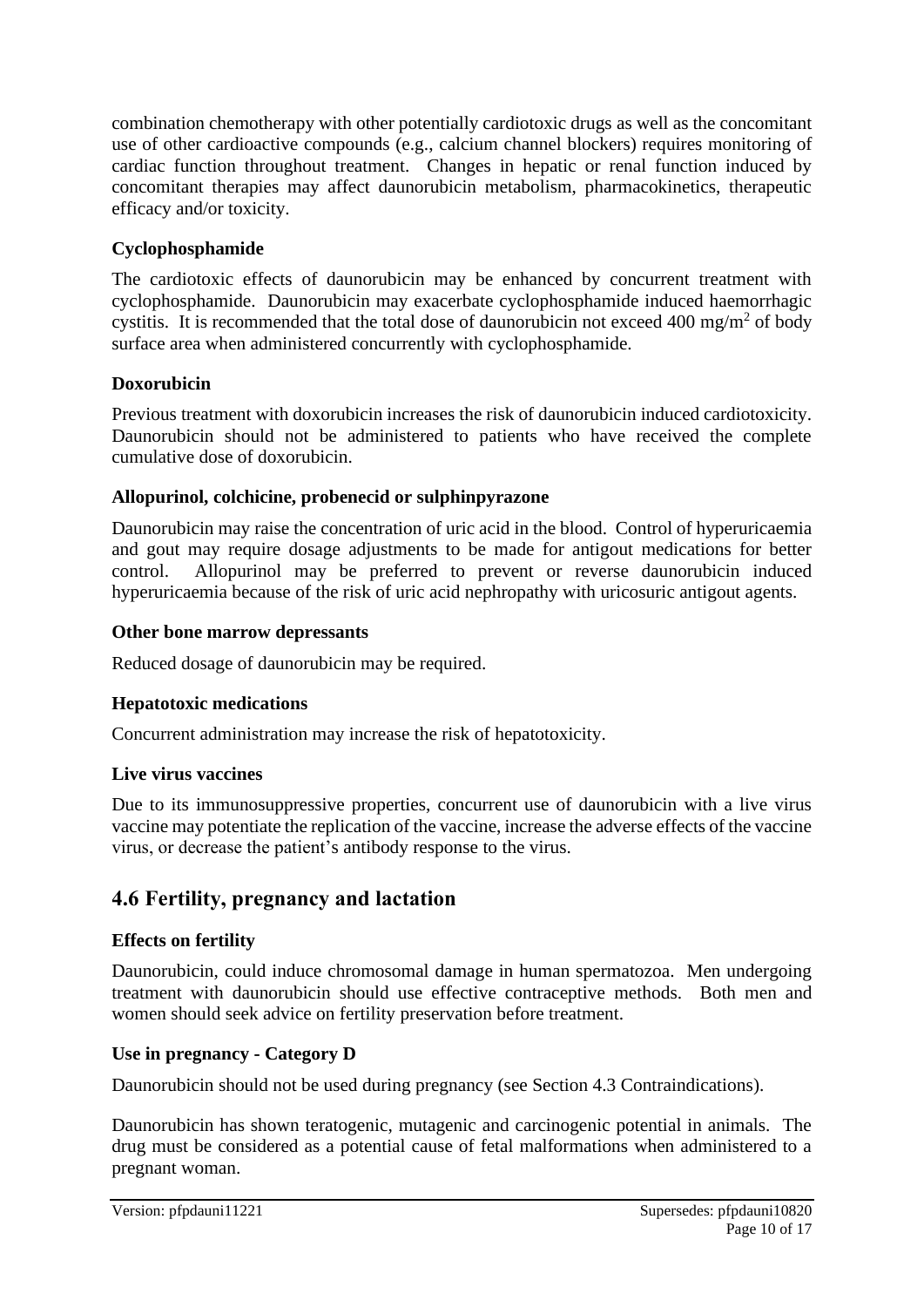Daunorubicin should only be used in women of childbearing potential if the expected benefits outweigh the risks of therapy and adequate contraception is used. If the patient becomes pregnant whilst receiving the drug, she should be advised of the potential hazard to the fetus.

### **Contraception in males and females**

Women of childbearing potential should use effective contraception during treatment with daunorubicin and for at least 27 weeks following the final dose. Male patients with female partners of childbearing potential should be advised to use effective contraception during treatment with daunorubicin and for at least 14 weeks after the final dose.

### **Use in lactation**

It is not known whether daunorubicin is excreted in breast milk therefore breastfeeding is not recommended during daunorubicin therapy in lactating women. It is recommended that daunorubicin is not administered to mothers who are breastfeeding.

# **4.7 Effects on ability to drive and use machines**

The effects of this medicine on a person's ability to drive and use machines were not assessed as part of its registration.

# **4.8 Adverse effects (undesirable effects)**

The adverse effects are listed by system organ class and frequency category. Frequency categories are defined as: very common ( $\geq 1/10$ ), common ( $\geq 1/100$  to  $\lt 1/10$ ), uncommon  $(\geq 1/1,000$  to <1/100), rare ( $\geq 1/10,000$  to <1/1,000), very rare (<1/10,000), not known (cannot be estimated from the available data) (see also Section 4.4 Special warnings and precautions for use).

| <b>System Organ Class</b>                                                      | <b>Frequency</b> | <b>Adverse Effects</b>                                                                                                                                          |
|--------------------------------------------------------------------------------|------------------|-----------------------------------------------------------------------------------------------------------------------------------------------------------------|
| Infections and infestations                                                    | Very common      | Sepsis/septicaemia*, infection*                                                                                                                                 |
|                                                                                | Not known        | Septic shock*                                                                                                                                                   |
| Neoplasms benign,<br>malignant and unspecified<br>(including cysts and polyps) | Uncommon         | Acute myeloid leukaemia                                                                                                                                         |
|                                                                                | Not known        | Myelodysplastic syndrome                                                                                                                                        |
| Blood and lymphatic system<br>disorders                                        | Very common      | Bone marrow failure, leukopenia,<br>granulocytopenia, neutropenia;<br>thrombocytopenia, anaemia                                                                 |
| Immune system disorders                                                        | Not known        | Anaphylactic reaction/anaphylactoid<br>reaction                                                                                                                 |
| Metabolism and nutrition<br>disorders                                          | Not known        | Dehydration; acute hyperuricaemia <sup>a</sup>                                                                                                                  |
| Cardiac disorders                                                              | Very common      | Cardiomyopathy (clinically manifested by<br>dyspnoea, cyanosis, dependent oedema,<br>hepatomegaly, ascites, pleural effusion and<br>cardiac failure congestive) |
|                                                                                | Uncommon         | Myocardial infarction                                                                                                                                           |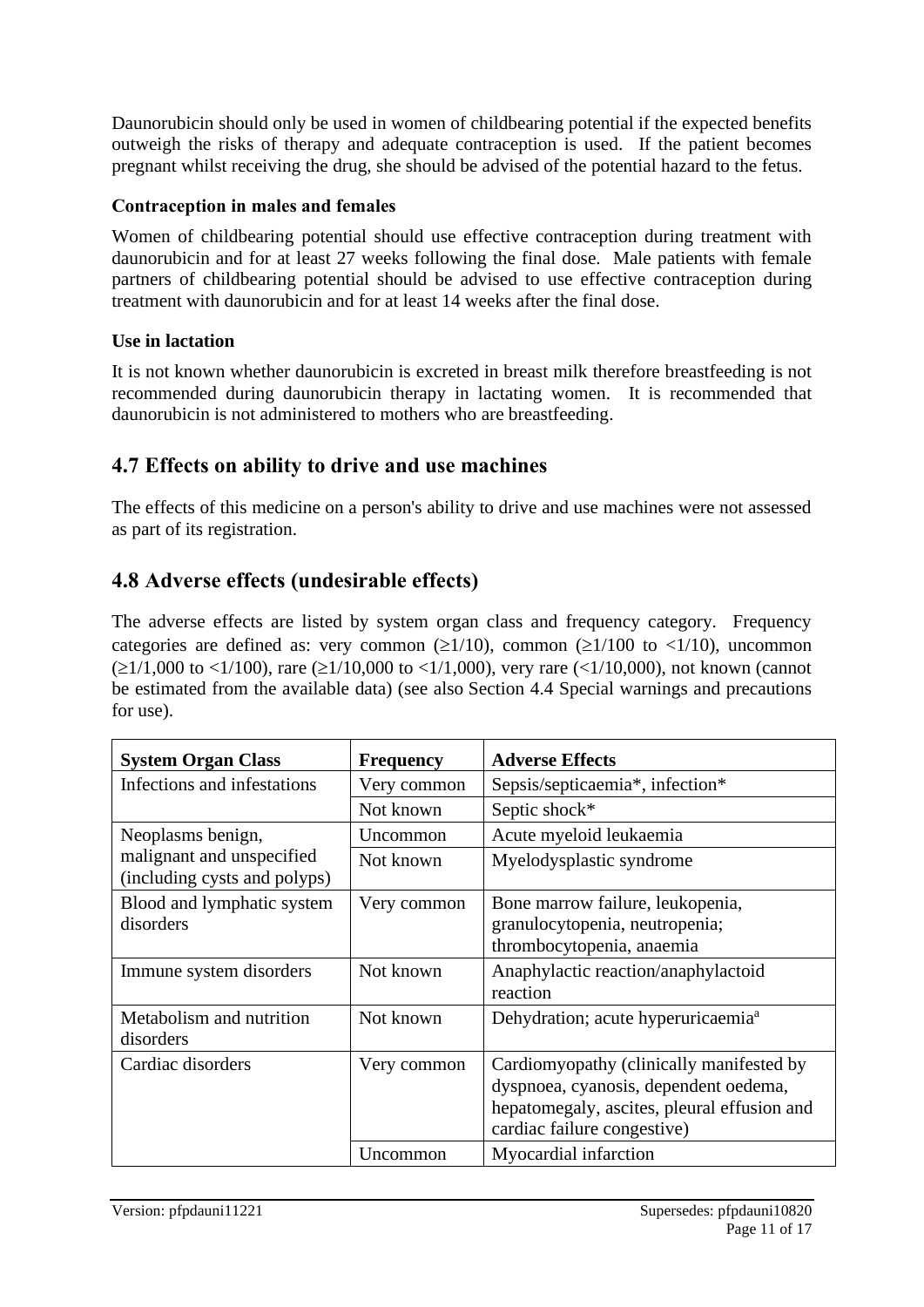| <b>System Organ Class</b>                               | <b>Frequency</b> | <b>Adverse Effects</b>                                                                                                                                                                                                    |
|---------------------------------------------------------|------------------|---------------------------------------------------------------------------------------------------------------------------------------------------------------------------------------------------------------------------|
|                                                         | Not known        | Myocardial ischemia (angina pectoris),<br>endomyocardial fibrosis,<br>pericarditis/myocarditis, supraventricular<br>tachyarrhythmias (such as sinus tachycardia,<br>ventricular extrasystoles, atrioventricular<br>block) |
| Vascular disorders                                      | Very common      | Haemorrhage                                                                                                                                                                                                               |
|                                                         | Not known        | Flushing; shock, thrombophlebitis;<br>phlebosclerosis <sup>b</sup>                                                                                                                                                        |
| Respiratory, thoracic and<br>mediastinal disorders      | Not known        | Hypoxia                                                                                                                                                                                                                   |
| Gastrointestinal disorders                              | Very common      | Nausea/vomiting, diarrhoea, oesophagitis,<br>mucositis/stomatitis <sup>c</sup>                                                                                                                                            |
|                                                         | Common           | Abdominal pain                                                                                                                                                                                                            |
|                                                         | Not known        | Colitis                                                                                                                                                                                                                   |
| Skin and subcutaneous tissue<br>disorders               | Very common      | Alopecia, erythema, rash                                                                                                                                                                                                  |
|                                                         | Not known        | Dermatitis contact, recall phenomenon,<br>pruritus, skin hyperpigmentation and nail<br>pigmentation, urticaria                                                                                                            |
| Renal and urinary disorders                             | Not known        | Chromaturia <sup>d</sup>                                                                                                                                                                                                  |
| Reproductive system and<br>breast disorders             | Not known        | Amenorrhea, azoospermia                                                                                                                                                                                                   |
| General disorders and<br>administration site conditions | Very common      | Pyrexia, pain                                                                                                                                                                                                             |
|                                                         | Common           | Infusion site phlebitis                                                                                                                                                                                                   |
|                                                         | Not known        | Death, hyperpyrexia, infusion site<br>extravasation <sup>e</sup> , chills                                                                                                                                                 |
| Investigations                                          | Very common      | Blood bilirubin increased, aspartate<br>aminotransferase increased, blood alkaline<br>phosphatase increased                                                                                                               |
|                                                         | Common           | Electrocardiogram abnormal<br>(electrocardiogram ST-T change,<br>electrocardiogram QRS complex abnormal,<br>electrocardiogram T wave abnormal)                                                                            |

\*Which can be fatal.

<sup>a</sup> With possible impairment of renal function especially in the presence of elevated pre-treatment white blood cell counts.

<sup>b</sup> Venous sclerosis may result from injection of the drug into a small vessel or from repeated injections into the same vein.

<sup>c</sup> Pain or burning sensation, erythema, ulcer, haemorrhage infection.

<sup>d</sup> Red color of urine for 1-2 days after administration.

e Infusion site pain/burning sensation, cellulitis, skin ulcer, necrosis.

#### **Reporting suspected adverse effects**

Reporting suspected adverse reactions after registration of the medicinal product is important. It allows continued monitoring of the benefit-risk balance of the medicinal product. Healthcare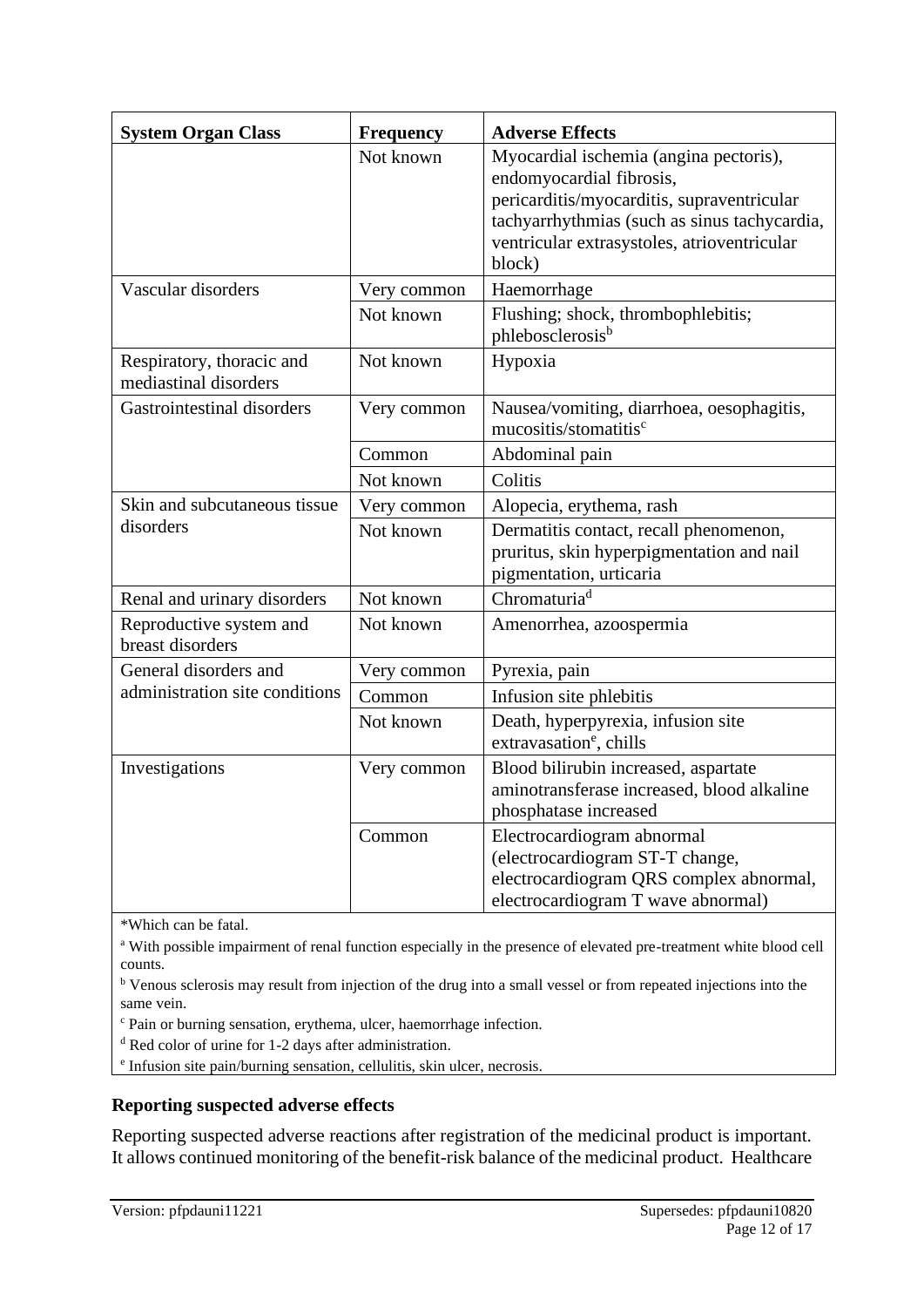professionals are asked to report any suspected adverse reactions at [www.tga.gov.au/reporting](http://www.tga.gov.au/reporting-problems)[problems.](http://www.tga.gov.au/reporting-problems)

# **4.9 Overdose**

### **Signs and symptoms**

Clinical features of overdosage are likely to be an extension of daunorubicin's pharmacological action. Possible symptoms of toxicity are those listed under 4.8 Adverse effects (undesirable effects).

Acute overdosage with daunorubicin will result in severe myelosuppression (mainly leukopenia and thrombocytopenia), gastrointestinal toxic effects (mainly mucositis) and acute cardiac complications.

Very high single doses of daunorubicin may be expected to cause acute myocardial degeneration (within 24 hours) and severe myelosuppression (within 10-14 days).

### **Management of overdosage**

Symptomatic supportive measures should be instituted. Particular attention should be given to prevention and treatment of possible severe haemorrhages or infections secondary to severe, persistent bone marrow depression.

Delayed cardiac failures have been observed with anthracyclines up to 6 months after an overdose. Patients have to be observed carefully and if signs of cardiac failure arise, they should be treated along conventional lines.

For information on the management of overdose, contact the Poisons Information Centre on 13 11 26 (Australia).

# **5. PHARMACOLOGICAL PROPERTIES**

# **5.1 Pharmacodynamic properties**

### **Class of drug**

Cytotoxic anthracycline antibiotic.

### **Mechanism of action**

Daunorubicin is an antineoplastic antibiotic which is structurally related to doxorubicin. The drug appears to act by inhibiting DNA and DNA-dependent RNA synthesis by forming a complex with DNA with intercalation between base pairs and uncoiling of the helix. Daunorubicin may also inhibit polymerase activity, affect regulation of gene expression, and be involved in free radical damage to DNA.

The drug is not cell cycle-phase specific although maximum cytotoxic activity occurs in the S phase. Daunorubicin also has antibacterial and immunosuppressive properties.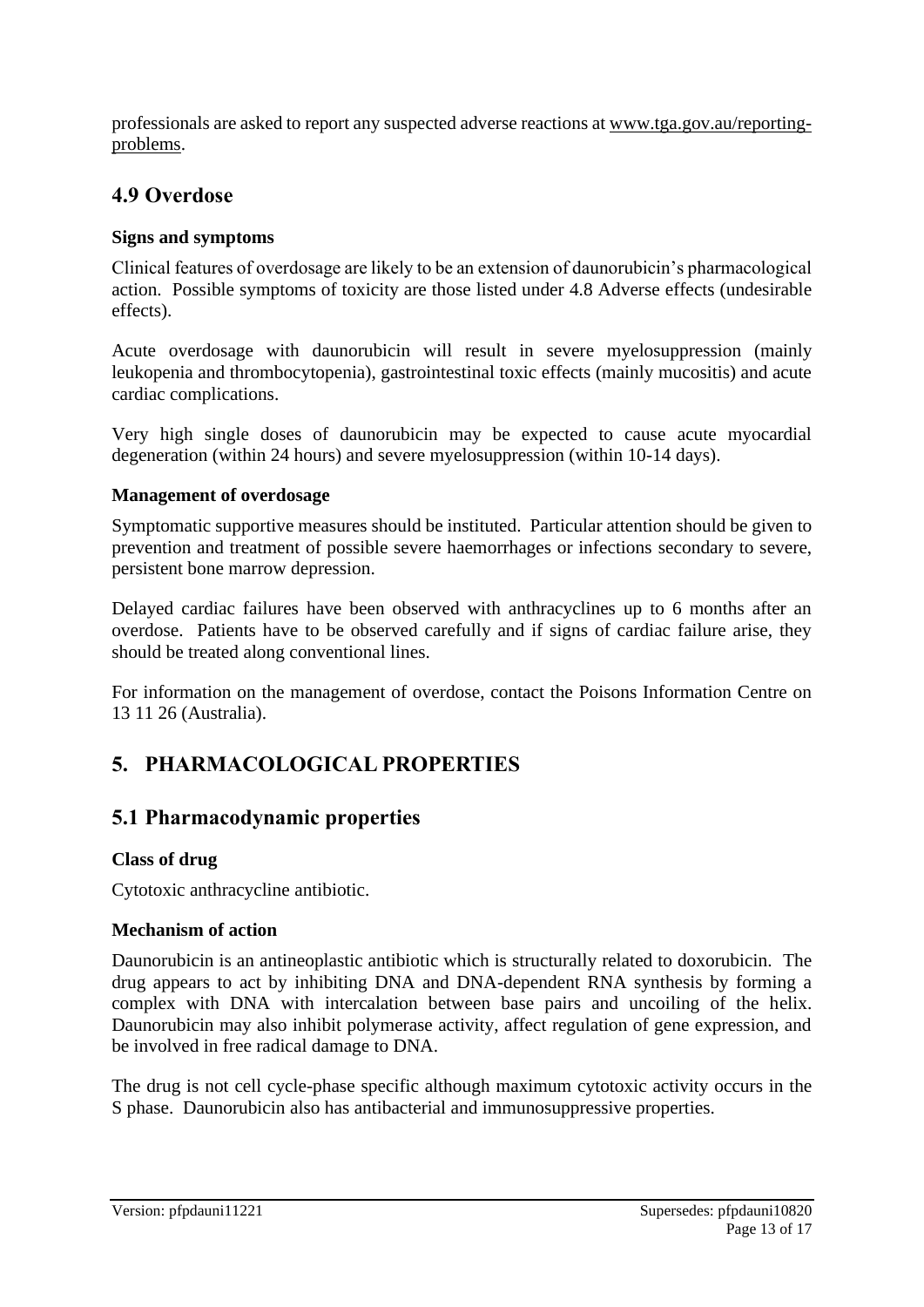#### **Clinical trials**

No data available.

### **5.2 Pharmacokinetic properties**

#### **Distribution**

Daunorubicin is rapidly and widely distributed in tissues, with highest levels in the heart, kidneys, liver, lungs and spleen. It binds inside the cells to cellular components, mainly nucleic acids.

Daunorubicin does not cross the blood-brain barrier but appears to cross the placenta. It is not known if daunorubicin is present in breast milk.

#### **Metabolism**

Daunorubicin is extensively metabolised in the liver and other tissues, mainly by cytoplasmic aldo-keto reductases, producing daunorubicinol, the major metabolite, which has antineoplastic activity. Approximately 40% of the drug in the plasma is present as daunorubicinol within 30 minutes and 60% in 4 hours after a dose of daunorubicin. Additional metabolism by reductive cleavage of the glycosidic bond produces aglycones, which have little or no cytotoxic activity and are demethylated and conjugated with sulphate and glucuronide by microsomal enzymes.

Daunorubicin metabolism may be altered in patients with impaired hepatic function.

#### **Excretion**

Following rapid IV administration, total plasma concentrations of daunorubicin and its metabolites decline in a triphasic manner and plasma concentrations of unchanged daunorubicin decline in a biphasic manner.

The plasma half-life of daunorubicin averages 45 minutes in the initial phase and 18.5 hours in the terminal phase. By 1 hour after administration of daunorubicin, the predominant form of the drug in plasma is the metabolite daunorubicinol, which has as average terminal plasma half-life of 26.7 hours.

Daunorubicin and its metabolites are excreted in the urine and bile, with urinary excretion accounting for 14-23% of the dose. Most urinary excretion of daunorubicin occurs within 3 days. After the first 24 hours, the drug is excreted in urine mainly as daunorubicinol. An estimated 40% of a dose is eliminated by biliary excretion.

### **5.3 Preclinical safety data**

#### **Genotoxicity**

Daunorubicin is potentially mutagenic.

#### **Carcinogenicity**

Daunorubicin is potentially carcinogenic.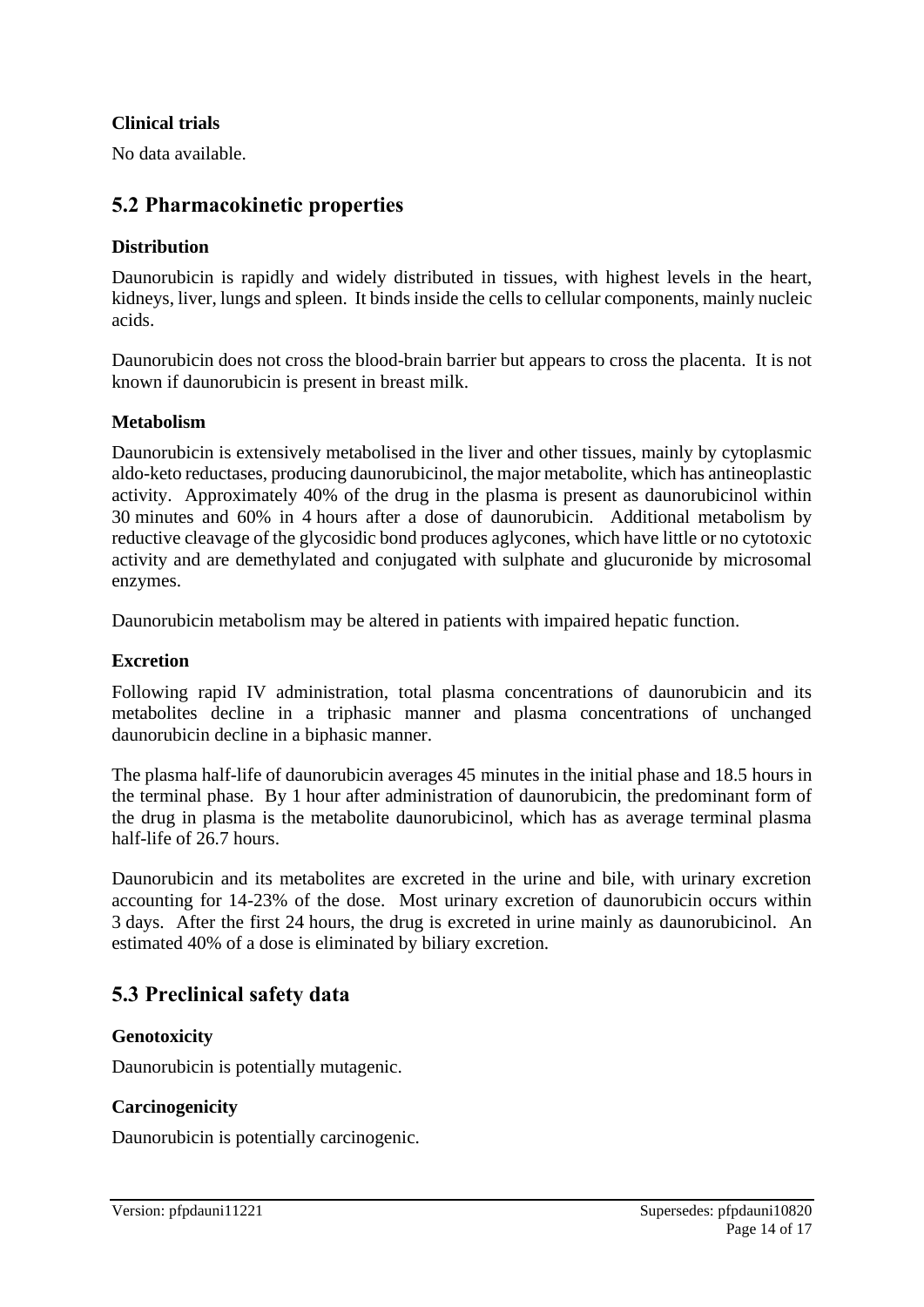# **6. PHARMACEUTICAL PARTICULARS**

# **6.1 List of excipients**

Sodium chloride Water for injections.

# **6.2 Incompatibilities**

Heparin sodium and aluminium are incompatible with daunorubicin and will precipitate in solution. Incompatibility has also been reported when a daunorubicin hydrochloride solution is mixed with a solution of dexamethasone sodium phosphate, aztreonam, allopurinol sodium, fludarabine and piperacillin/tazobactam. Daunorubicin can be used in combination with other cytotoxic agents, but it is not recommended that it be mixed with other drugs in the same syringe.

# **6.3 Shelf life**

In Australia, information on the shelf life can be found on the public summary of the Australian Register of Therapeutic Goods (ARTG). The expiry date can be found on the packaging.

### **6.4 Special precautions for storage**

Store between 2°C to 8°C. Protect from light.

# **6.5 Nature and contents of container**

Pfizer (Australia) Daunorubicin 20 mg in 10 mL is supplied in plastic vials in packs of 1 vial.

# **6.6 Special precautions for disposal**

#### **Only professionals, who have been trained in the safe use of the preparation of chemotherapeutic agents, should prepare daunorubicin for administration.**

Operations such as transfer to syringes should only be carried out in the designated area. The personnel carrying out these procedures should be adequately protected with clothing, gloves and eye shields.

Pregnant personnel are advised not to handle cytotoxic agents.

Where the solution accidentally contacts skin or mucosa, the affected area should be immediately washed thoroughly with soap and water.

Luer-Lock fitting syringes are recommended.

All cleaning materials, all items used to dilute and administer daunorubicin or articles associated with body waste should be disposed of by placing in a thick polyethylene bag and incinerating at 1100°C.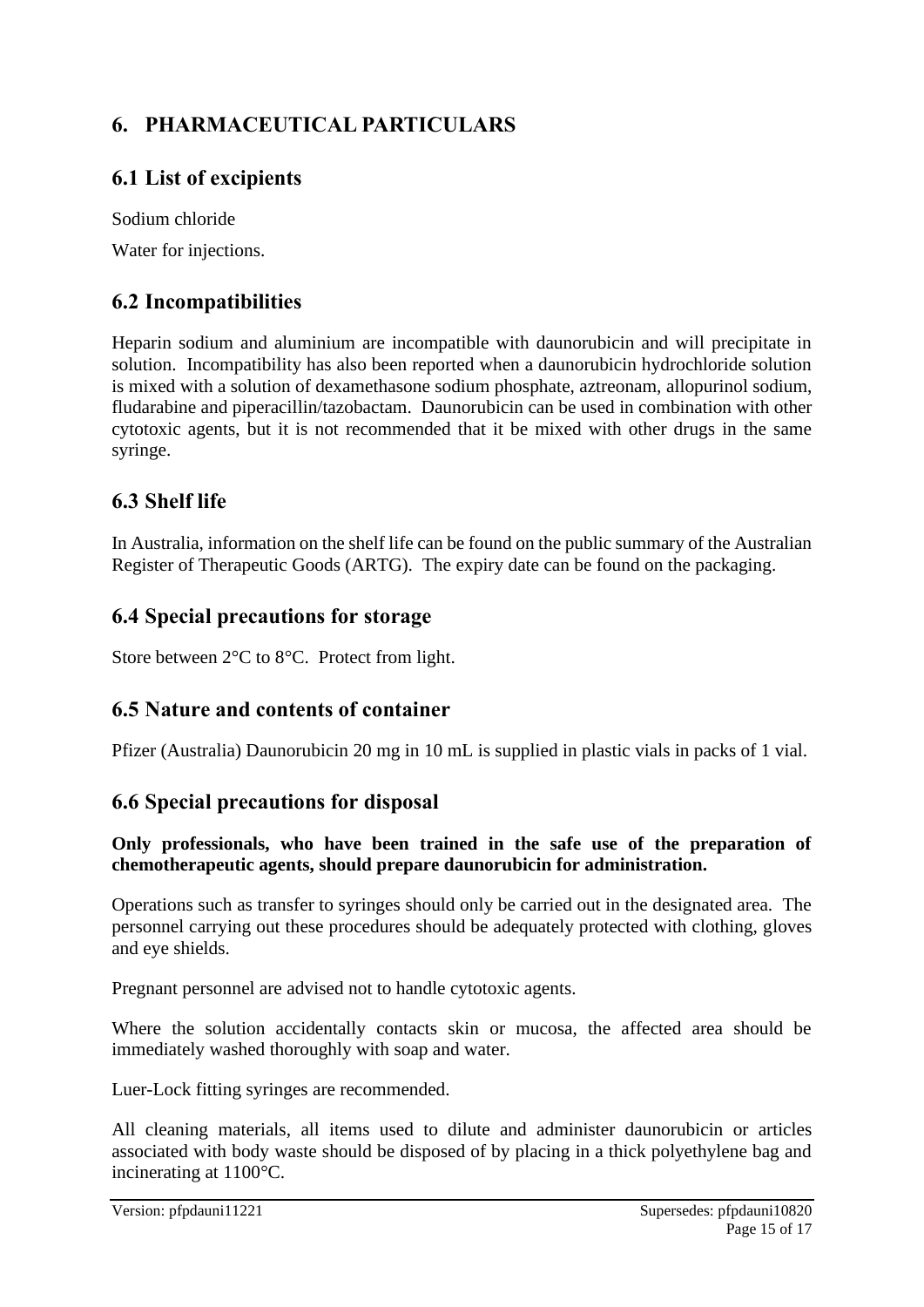#### **Spills and disposal**

If spills occur, restrict access to the affected area. Wear two pairs of gloves (latex rubber), a respirator mask, a protective gown and safety glasses. Limit the spread of the spill by covering with absorbent material such as absorbent towel or adsorbent granules. Spills may also be treated with 3M sulphuric acid and 0.3M potassium permanganate (2:1) or 5% sodium hypochlorite.

Collect up the towel of absorbent/adsorbent material and other debris from spill and place in a leak proof plastic container labelled accordingly. Cytotoxic waste should be regarded as hazardous or toxic and clearly labelled 'CYTOTOXIC WASTE FOR INCINERATION AT 1100°C'. Waste material should be incinerated for at least one second at 1100°C. Cleanse the remaining spill area with copious amounts of water.

# **6.7 Physicochemical properties**



The chemical name is (8S,10S)-8-Acetyl-10-[(3-amino-2,3,6-trideoxy-α-l-lyxohexopyranosyl)oxy]-6,8,11-trihydroxy-1-methoxy-7,8,9,10-tetrahydrotetracene-5,12-dione hydrochloride.

Molecular Formula is  $C_{27}H_{30}CNO_{10}$  and the molecular weight: 564.0.

Daunorubicin hydrochloride occurs as a hygroscopic, crystalline, orange-red powder, freely soluble in water and in methanol, slightly soluble in alcohol and practically insoluble in acetone.

### **CAS number**

23541-50-6.

# **7. MEDICINE SCHEDULE (POISONS STANDARD)**

S4 - Prescription Only Medicine.

# **8. SPONSOR**

Pfizer Australia Pty Ltd Level 17, 151 Clarence Street Sydney NSW 2000.